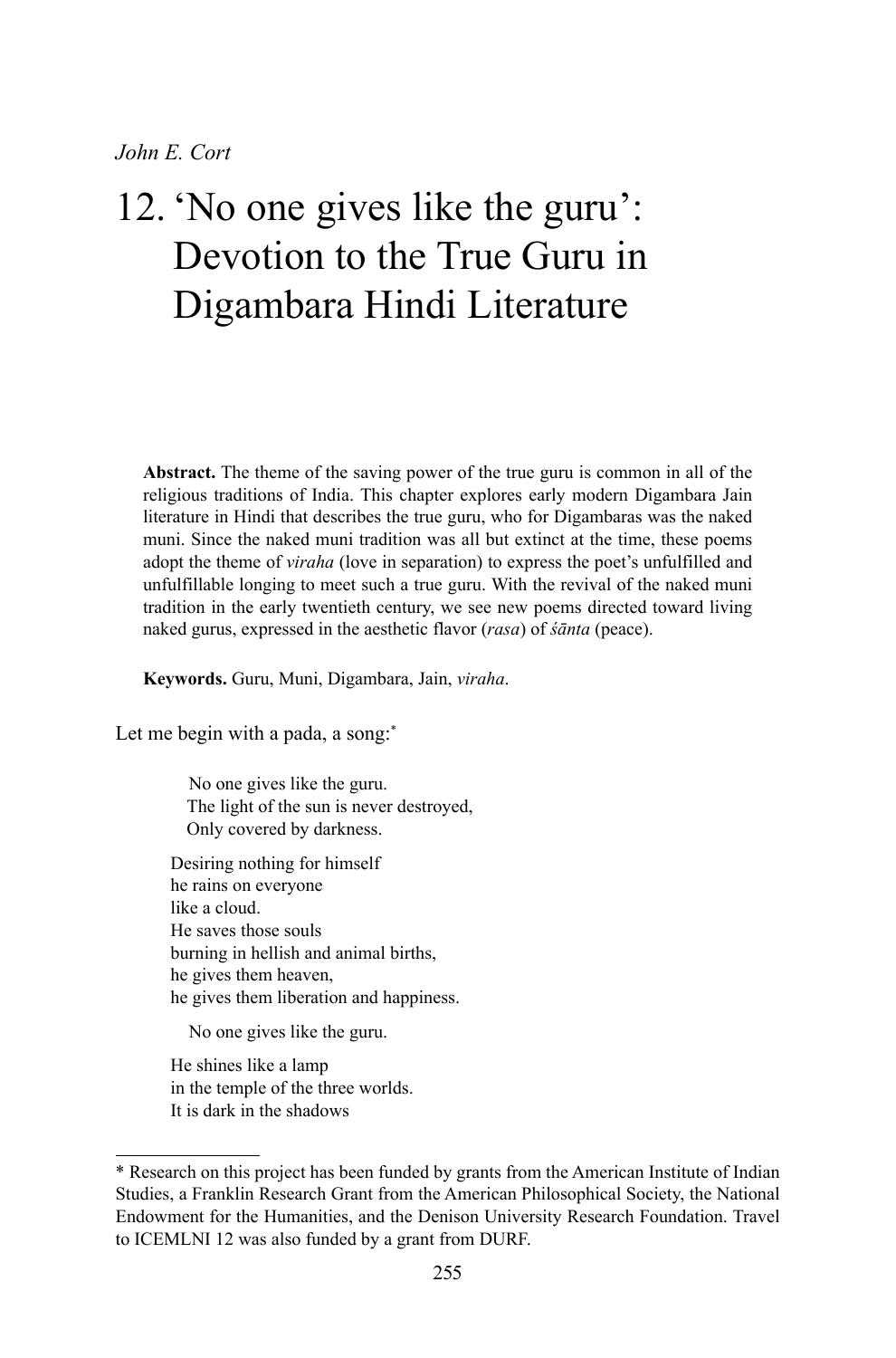but his light is pure inside and out.

No one gives like the guru.

The true guru is a ship to cross over himself and to take others across. People fall and sink in the world of family. Dyānat says, day and night keep the lotus feet of the guru in your stainless mind.

*guru samāna dātā nahiṁ koī bhānu prakāśa na nāśata jāko so andhiyārā ḍārai khoī*

*megha samāna sabanapai barasai kachu icchā jāke nahiṁ hoī naraka paśūgati āgamāṁhitaiṁ suraga mukata sukha thāpai soī* (1)

*tīna loka mandirameṁ jānau dīpaka sama parakāśaka loī dīpatalai andhiyāra bharyo hai antara bahira vimala hai joī* (2)

*tārana tarana jihāja suguru haiṁ saba kuṭumba ḍobai jagatoī dyānata niśidina niramala manameṁ rākho gurupada paṅkaja doī* (3). (DBhS 278, p. 320; JPS *gurustuti* 18, pp. 158–159)1

There is nothing that immediately would inform the casual listener that this song was composed by a Digambara Jain layman. The poet's name, Dyānat or Dyānatrāy, is not an obviously Jain name. The reference to souls burning in hellish and animal births (*naraka* and *paśū gati*) comes directly from basic Jain cosmology, but is not all that foreign to other South Asian cosmologies. In the song's praise of the salvific power of the true guru as a ship to cross over the sea of suffering and rebirth, and the need to keep the lotus feet of the guru in the devotee's mind, we hear expressions common in many early modern songs from North India. In point of fact, this is one of the most beloved of the padas of Dyānatrāy, a Jain layman who lived in Agra from 1676 to 1726 CE and composed hundreds of Brajbhāṣā padas on a wide range of themes.

One of the primary tasks of a comparative scholar of the histories of the literatures of South Asia is to pay close attention to the continuities and discontinuities in themes, genres, and other features of literary cultures as they cross the 'open boundaries' between one community, region, or period and another. As I have argued elsewhere,<sup>2</sup> while the lines of influence may run more strongly in one direc-

<sup>1</sup> DBhS for *Dyānat Bhajan Saurabh* of Dyānatrāy and JPS for *Jain Pad Sāgar*; I have also translated this pada in Cort (2003), pp. 290–291.

<sup>2</sup> Cort (2002a).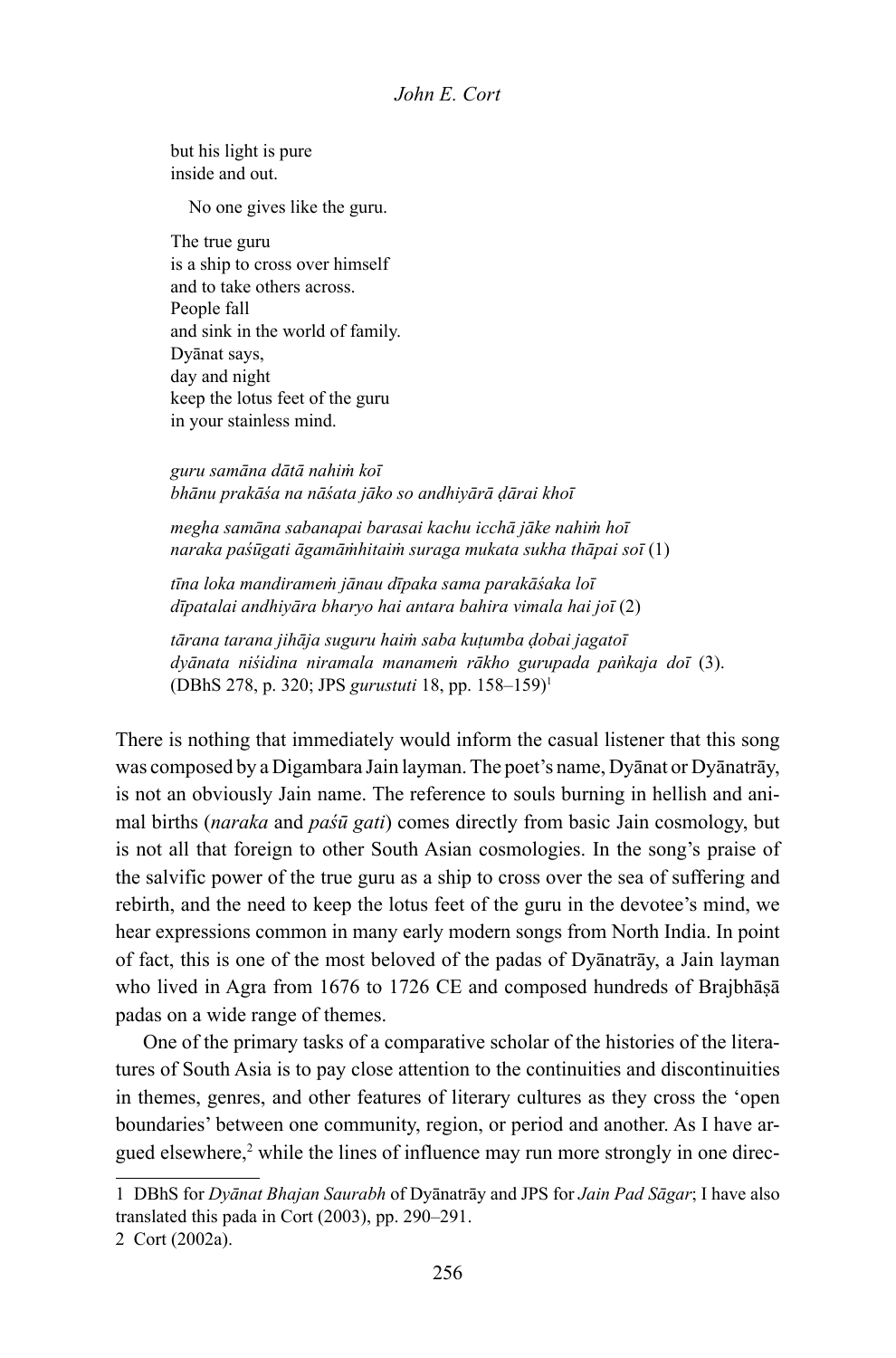tion, our task is not simply a matter of tracing patterns of borrowing or influence. We need also to see how a feature finds a home in the new setting, both by building upon older elements of the host tradition, and by introducing new elements. In this chapter, I conduct such a preliminary analysis, looking at the theme of the guru as found in some of the many vernacular padas composed by lay Digambara poets in North India in the seventeenth through early twentieth centuries.

The prominent place of the guru in both the Sant and bhakti literatures of early modern North India is so well known that it needs no extensive introduction. On the one hand, the guru is the heavy, learned human teacher, to whom the student goes for instruction in all manner of subjects. Given the authoritative knowledge that the guru embodies, the disciple should treat the hierarchically superior guru as if the guru is divine. In most Hindu traditions, the 'as if' disappears, and the guru is understood in fact to be god. What this means, of course, differs significantly from one religious tradition to another. In some cases, the guru is the full embodiment and presence of god. In others, the guru is divine in comparison to the disciple, but in turn is himself a mere devotee of the supreme god. The guru imparts divine wisdom, which the disciple should strive to follow. The guru is also the object of devotion, whose mere presence can impart transformative and even salvific blessings upon the devotee. Daniel Gold in his two classic studies has provided an excellent typological analysis of the many modalities of the guru in the North Indian Sant traditions in particular, but also South Asian yoga-oriented traditions more broadly.3 Other scholars, such as Vasudha Dalmia for the Puṣṭimārg, and Raymond Williams and Hanna Kim for the Svāminārāyaṇ *sampradāya*, have extended our understanding to more theistically oriented bhakti traditions.<sup>4</sup> None of these studies, however, brings in Jain materials.

# The true guru in classical Digambara thought

To the extent that we can define the Jains as the religious community that follows the example and teachings of the enlightened teachers known as the Jinas, teachings that are subsequently embodied (albeit imperfectly) in the living mendicants, we can say that Jainism has always been a guru tradition, and further that the *śramaṇa* strand of Ancient India represents the earliest examples of guru religion in South Asia. Defining (and disagreeing about) *who* the true guru is, therefore, has long been central to Jain thought and practice. A full investigation of the many ways the early Jains articulated who the true guru is would require a much fuller

<sup>3</sup> Gold (1987) and (1988).

<sup>4</sup> See Williams (1985) and (2001); Dalmia (2001); Kim (2014).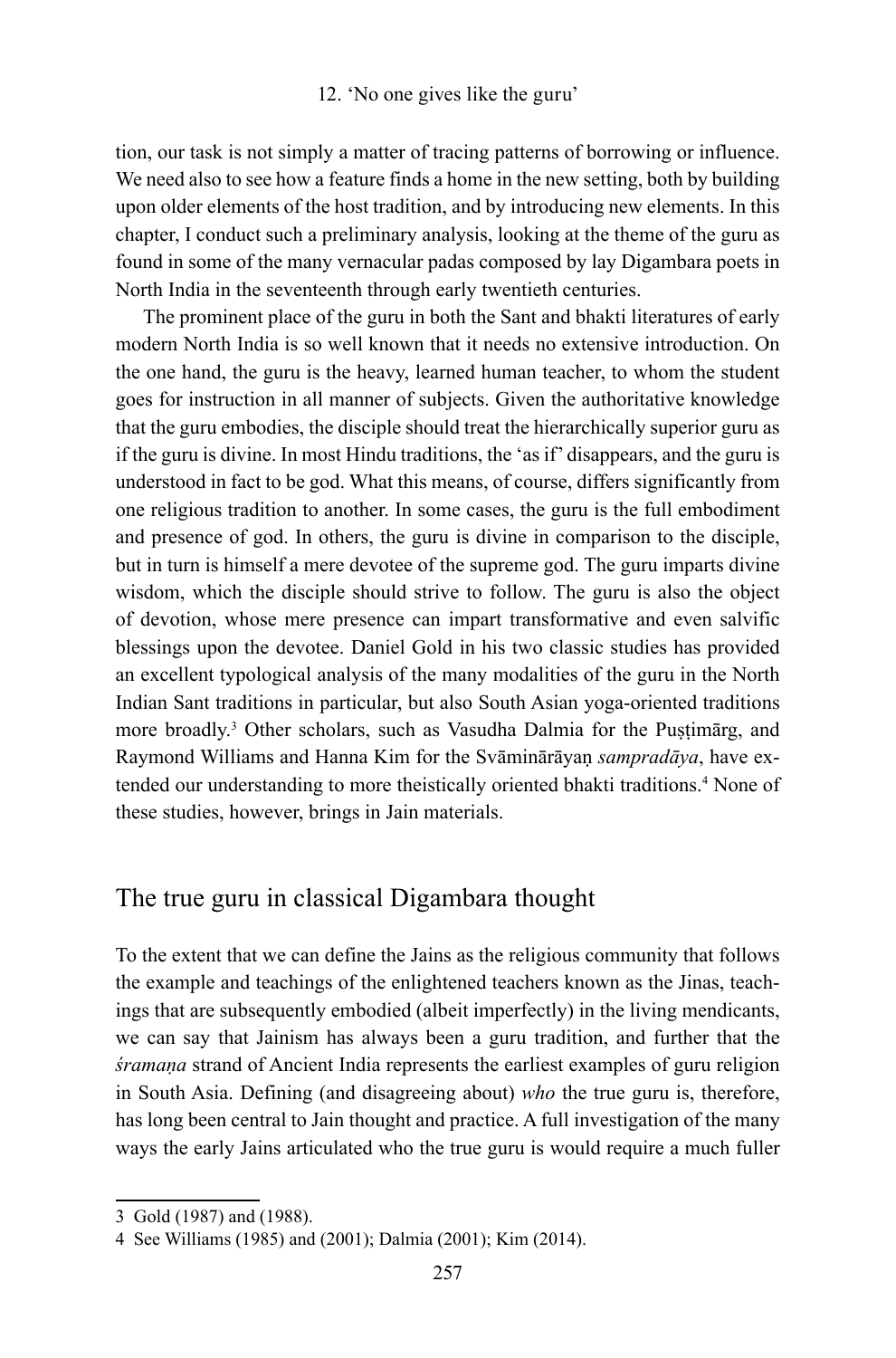study, but for the purposes of my discussion in this essay I simply point out a few of the more prominent ones.

For a millennium and a half, one of the most widespread Jain recitations, found in all the Jain traditions, has been the *pañcaparameṣṭhī namaskāra* (obeisance to the five supreme lords) or *namaskāra maṅgala* (the auspicious obeisance). Although there are slight differences in orthography, depending on whether the recitation is in Ardha-Magadhi or Sauraseni Prakrit, the obeisance is as follows:

I bow to the *arhat*s [Jinas, enlightened teachers] I bow to the siddhas [liberated souls] I bow to the *ācārya*s [mendicant leaders] I bow to the *upādhyāya*s [mendicant preceptors] I bow to all sadhus [mendicants] in the world

*ṇamo arihantāṇaṃ ṇamo siddhāṇaṃ ṇamo āyariyāṇaṃ ṇamo uvajjhāyāṇaṃ ṇamo loe savvasāhūṇaṃ*<sup>5</sup>

The *namaskāra maṅgala* does not specifically say that any of the five beings worthy of obeisance are gurus, but this understanding of them is found in other early Digambara texts. These are the two sets of liturgical recitations known as *bhakti* (Prakrit *bhatti*).<sup>6</sup> They exist in both Prakrit and Sanskrit forms, although the two are in no way translations of each other.

The bhakti involve obeisance to the same five authorities as does the *namaskāra maṅgala*, except that here they are called the *pañca guru* or *pañca mahāguru*—the five gurus, or five great gurus. These texts, therefore, allow us to identify an early Jain understanding of the guru. The supreme Jain guru is the Jina, who teaches the path to liberation, and also the siddha, who resides in liberation. Next in the Jain hierarchy are the three living forms of the true guru, the mendicants with whom a Jain layman might interact on a regular basis.

<sup>5</sup> This is the Digambara spelling.

<sup>6</sup> *Municaryā* (hereafter MC), pp. 116-118 (Prakrit *Pañcaguru Bhatti*); MC, pp. 470–472, 506–508 (Sanskrit *Pañcamahāguru Bhakti*).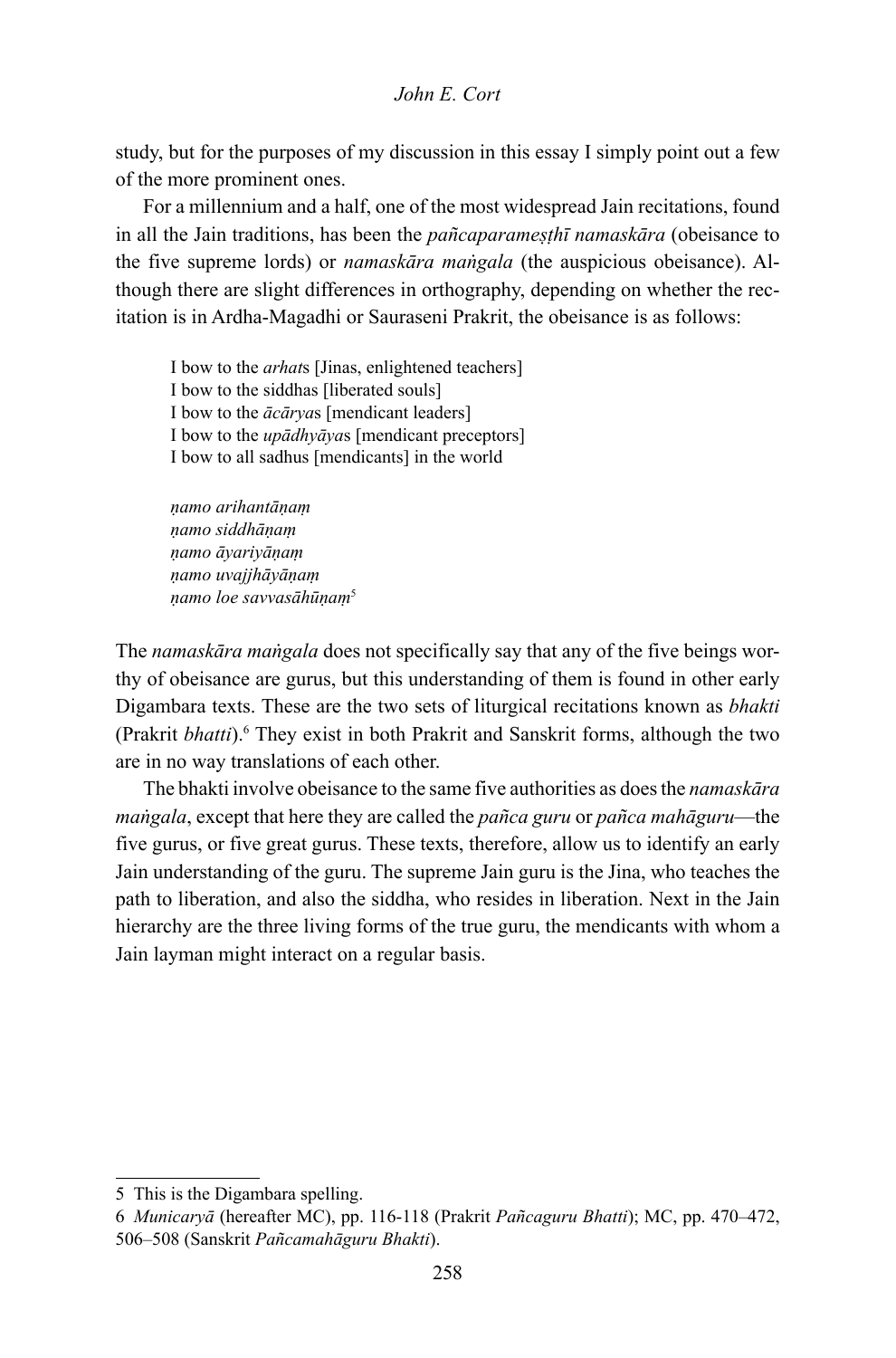# Two visions of the Jain true guru

The two understandings of the guru—as liberated Jina and as living Jain mendicant—are found in the poems of a number of Digambara Jain poets in North India from the early modern period. Dyānatrāy wrote padas that echoed the Sant language in his praise of the true guru, and also wrote padas that clearly indicated that the real true guru was the Jina.7 A generation after Dyānatrāy was Bhūdhardās (also Bhūdhar), the last of the great Digambara poets who lived in Agra.<sup>8</sup> His dated texts fall between 1724 CE (1781 VS) and 1749 CE (1806 VS). He wrote a Jain Purana, a text on Jain doctrines, and translated several *stotra* from Sanskrit into Brajbhāṣā. He also was the author of a number of independent padas. He was especially fond of composing *vinatī*, of which he wrote at least one dozen.<sup>9</sup> These are devotional texts slightly longer than most padas, in which the poet expresses his total dependence upon the Jina or a living guru, and thus addresses a petition (*vinatī*, *araj* or *arz*, *ardās*) that the recipient of his devotion shed saving grace upon the singer.

In a number of songs, Bhūdhardās praised the Jina as the guru par excellence. He began his *Nemināth Vinatī*, addressed to the twenty-second Jina, and one toward whom he appears to have had a particularly intense devotion, as the guru of the triple world, that is, the entire cosmos:

Guru of the triple world, master, sir you are famous as the ocean of compassion, sir. Listen to my petition, o inner controller.

*tribhuvana guru svāmī jī karuṇā nidhi nāmī jī suni antarajāmī merī vīnatī jī* (*Bhūdhar Bhajan Saurabh*, (hereafter BhūBhS) 20, pp. 22–23)

He began another *vinatī*, this time addressed to the Jina in general instead of a specific Jina, by referring to the Jina as the sole guru of the world. Whereas he addressed Nemināth as an 'ocean of compassion' (*karuṇā nidhi*), in this poem he

<sup>7</sup> See Cort (2013), pp. 274–275, for another pada in which Dyānatrāy calls the Jina the true guru.

<sup>8</sup> Śāstrī (1997). While Agra was a centre of Digambara literary activity throughout the seventeenth century, and into the early decades of the eighteenth, the decline of Agra as an imperial centre combined with the founding of Jaipur, and the policy of Sawai Jai Singh of inviting merchants and professional littérateurs to his new capital, resulted in a shift of the centre of Digambara literary activity westward from Agra to Jaipur in the eighteenth century.

<sup>9</sup> Ibid., p. 166.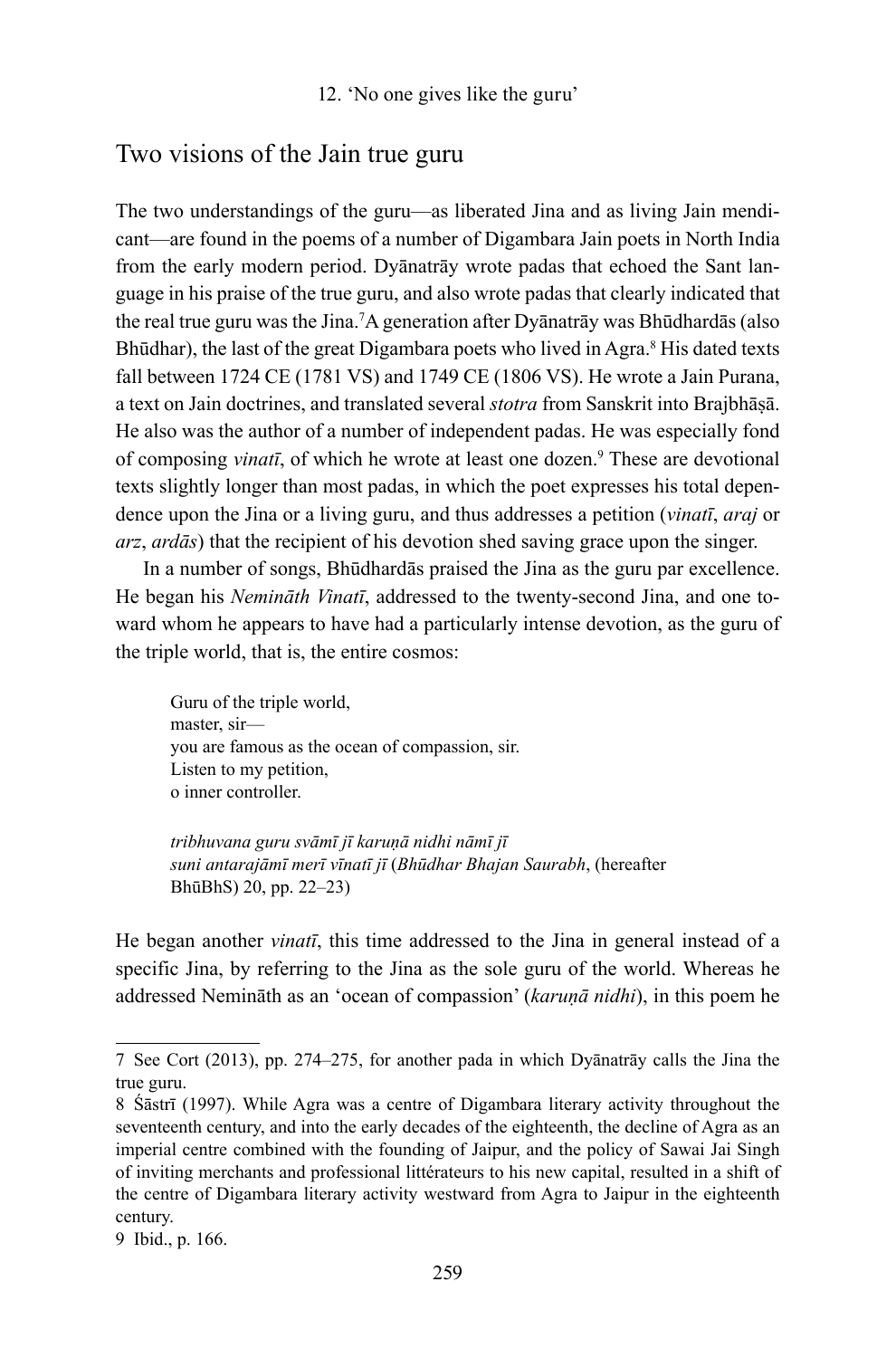used a phrase widely found in all the religious traditions of North India to refer to the Jina as one who out of compassion comforts the poor and oppressed (*dīna dayāla*), those people who, like Bhūdhar, suffer in the endless round of rebirth:

Aho! You are the sole guru of the world. Hear my request. You comfort the poor. I am suffering in the round of rebirth.

*aho jagataguru eka suniyo araja hamārī tuma ho dīnadayāla maiṁ dukhiyā saṃsārī* (BhūBhS 42, pp. 53–54)

In a third *vinatī*, also addressed to the Jina in general, he repeated the theme that the Jina is the guru of the world: he is the supreme guru (*parama guru*), who is worshipped by the whole world (*jaga pūja*). Again, he said that the Jina in his compassion uplifts the fallen (*patita udhārana*), and in a style of self-deprecation common to the genre, Bhūdhardās described himself as a suffering servant or slave (*dāsa dukhī*), playing upon the inclusion of the term for servant or slave (*dāsa*) in his own name:

Hail to the one who is famous as the supreme guru, who is honoured by all the world. He lifts up the fallen, he is the inner controller. Your servant suffers, but you are so helpful. Hear me, Lord, hear my petition.

*jai jagapūja paramaguru nāmī patita udhārana antarajāmī dāsa dukhī tuma ati upagārī suniye prabhu aradāsa hamārī* (BhūBhS 43, p. 55)

In other songs, Bhūdhardās directed his devotion and dependence to living gurus. As with other Digambara poets who wrote padas and other short texts on the true guru, for Bhūdhardās the image of the true guru often overlapped with, and in many ways became indistinguishable from, two other images: the Jain naked mendicant (muni, sadhu), who is also the true yogi, performing feats of renunciation and asceticism in the mountains, in the forests, and on the banks of remote streams.10 In one pada, Bhūdhardās addressed a fellow Jain, here using the term

<sup>10</sup> Cort (2016).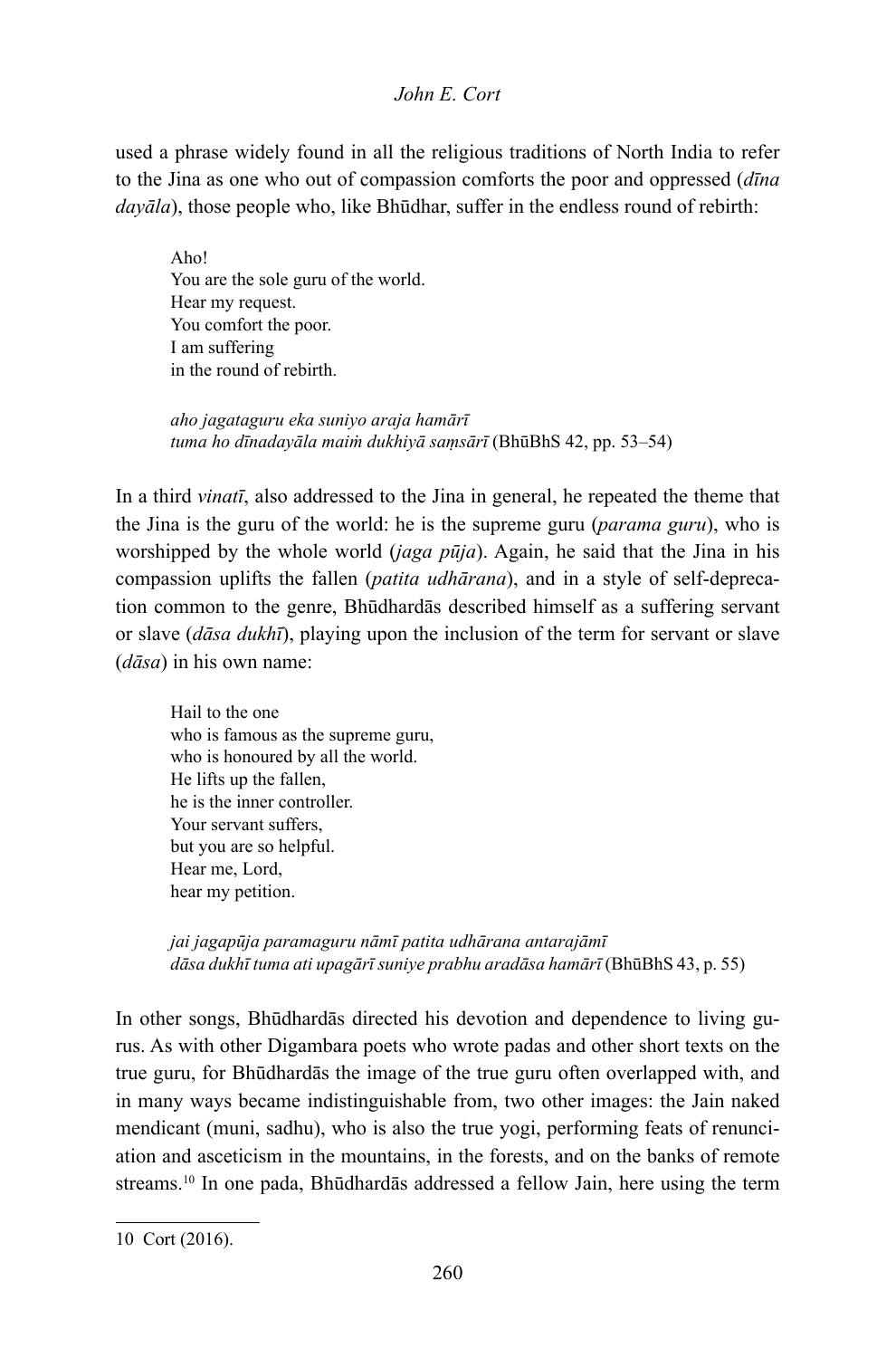12. 'No one gives like the guru'

*sādho*, that is, someone who like Bhūdhardās is engaged in the practice (*sādhanā*) of Jain asceticism. While Bhūdhardās approached the guru as a spiritual superior, before whom Bhūdhardās was still a servant or slave (*dāsa*), there is a sense that the yogi-guru in such poems also provided a model for his own ideal spiritual pursuit:

O adept, he is my guru-lord. He keeps his thoughts, otherwise fluid as mercury, firm in the fire of yoga.

*so gurudeva hamārā hai sādho joga agani maiṁ jo thira rākheṁ yaha citta cañcala pārā* (BhūBhS 46, p. 59; JPS *guru stuti* 16, p. 157)

He concluded another pada by indicating that the spiritual relationship into which one voluntarily enters with a guru is superior to all family relationships, which are insufficient to save a person from repeated rebirths:

The guru is my mother, the guru is truly my father, the guru is my brother good friend. Bhūdhar says, In this round of rebirth the guru is the true shelter.

*guru mātā guru hī pitā guru sajjana bhāī bhūdhara yā saṃsārameṁ guru śarana sahāī* (BhūBhS 47, p. 60)

Bhūdhardās also composed two *vinatī* addressed to the living guru.<sup>11</sup> In both of them he introduced an element lacking in the shorter padas in praise of the guru from which I have quoted. While these padas contain references to Jain metaphysics and practices, there is much in them that is the common currency of North Indian early modern guru songs. In his two *vinatī*, however, he highlighted an important feature that distinguishes a Digambara Jain true guru from any other guru: he must be naked, *digambara*. In one, he began the poem by inviting the guru, whom he likened to a ship to cross the ocean of rebirth (*bhava jaladhi jihāja*), to come reside in his own mind (*te guru mere mana baso*). In the second verse, Bhūdhardās said that the guru resides naked in the forest (*digambara vana basai*).12

<sup>11</sup> I translate both of these in full in Cort (2016).

<sup>12</sup> BhūBhS 51, pp. 71–72.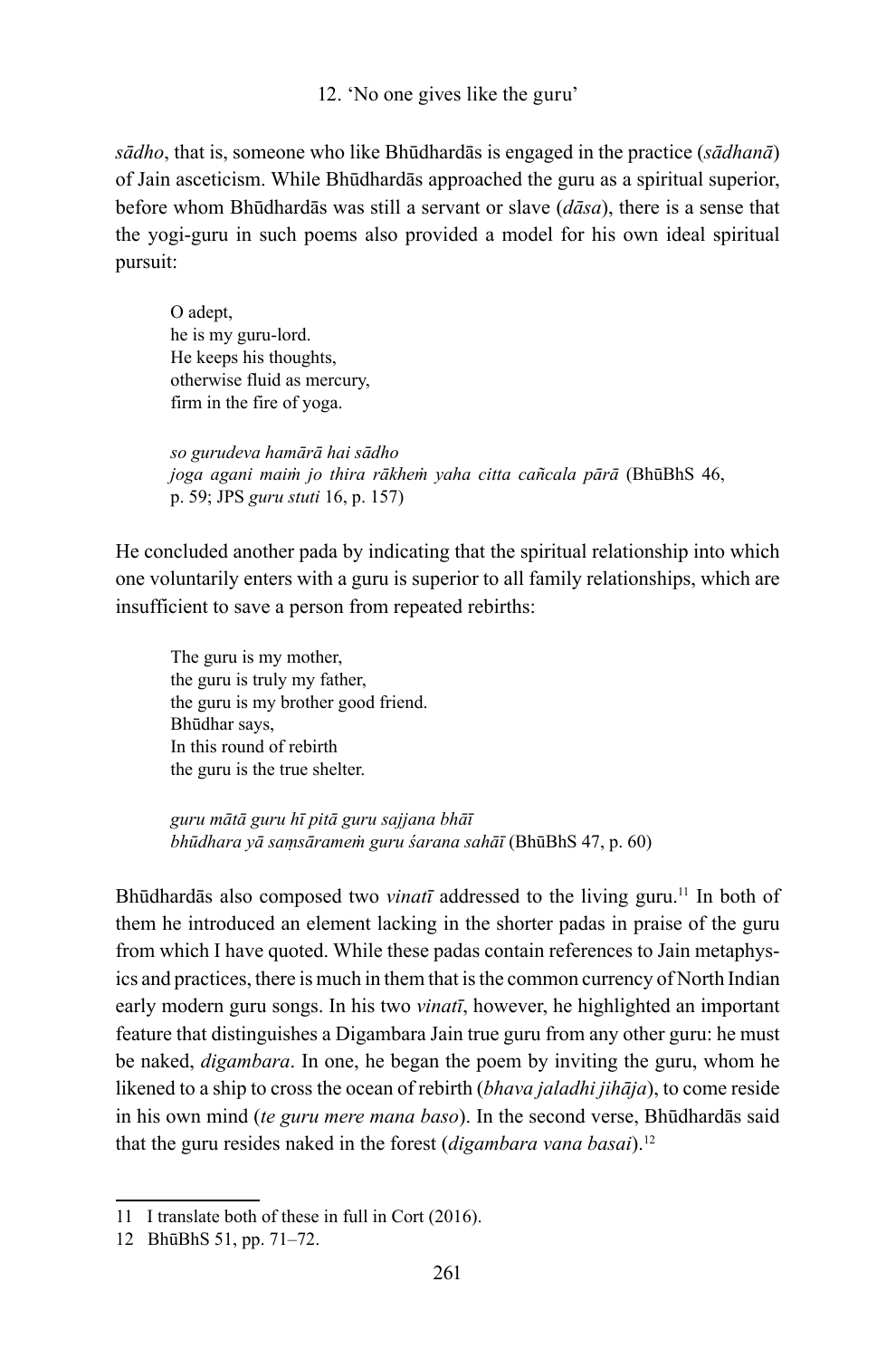The second guru *vinatī* is one of the most popular of Bhūdhardās's poems and is reprinted in many contemporary hymnals. It is known by its first two words as *bandau* (or *bandauṁ*) *digambara*:

I venerate the feet of the naked guru. He is known in the world as saving and saviour. He is the great royal physician for those who wander the world in sickness.

*bandau digambara gurucarana jaga tarana tārana jāna je bharama bhārī rogako haiṁ rājavaidya mahāna* (BhūBhS 50, pp. 68–69)

### The true Digambara guru as a naked muni

From a twenty-first-century perspective, Bhūdhardās's depiction of the true Digambara Jain guru as being a naked muni is not surprising. There are several hundred naked muni in India today. Anyone who spends much time among North Indian Digambara Jains is sure to have the opportunity to meet a naked muni, to hear him preach, and perhaps even to observe the distinctive rite by which he is offered food once a day. Some of the munis have become powerful, charismatic leaders of the community. Their many books are found wherever Digambara Jain books are sold, and some of them have a growing presence on Indian cable television and the Internet. It is easy to forget just how recent this phenomenon is, and therefore to misread the sentiment expressed by Bhūdhardās when he says that he venerates the naked muni's feet. It is probable that Bhūdhardās never had the opportunity to meet such a muni. By the time of Dyānatrāy and Bhūdhardās in the eighteenth century, the institution of the naked muni had not existed in North India for many centuries. In their stead, Digambara mendicants consisted of landed, clothed *bhaṭṭārak*s. There are scattered reports of the very occasional naked muni, usually one or two from Karnataka on their way through the North Indian Digambara population centres in Rajasthan and the western Doab on pilgrimage to Sammet Shikhar in East India.13 But they were at best rare visitors and had no real presence in the religious lives of North Indian Digambara Jains.

The naked muni, therefore, was an unseen historical ideal for the Jains of seventeenth- and eighteenth-century North India. But the preservation of this ideal of

<sup>13</sup> Cort (2016), pp. 203–204.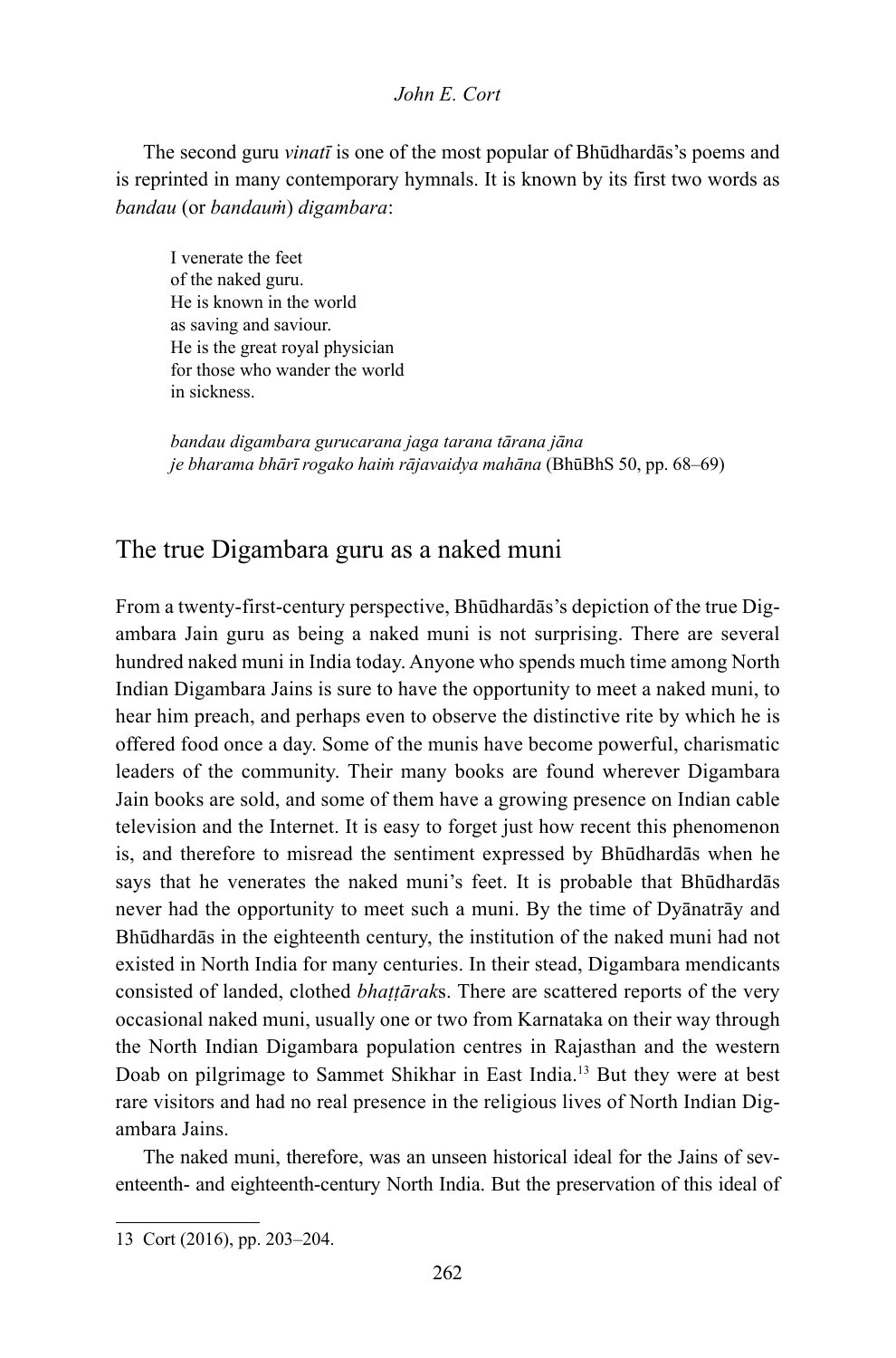#### 12. 'No one gives like the guru'

nudity in narrative, doctrinal, and devotional texts meant that there was a standard against which the more perceptive and historically sensitive Jains could measure the observable practice of the clothed *bhaṭṭārak*. As Tillo Detige shows in his essay in this volume, there was a tradition of texts and rituals in which both laity and semi-renouncers venerated and worshipped the *bhaṭṭārak* as living gurus.14 By the seventeenth century, however, we also start to see some unease at the *bhaṭṭārak institution* 

We see this in a longer poem by a third Agra poet. Banārsīdās, who lived from 1587 to 1643, is still revered today by Digambara littérateurs as the *ādi-kavi* of the Digambara vernacular tradition. Among his many compositions is the thirtytwo-verse *Sādhu Vandan*, or *Veneration of the Sādhu*. In it, he enumerated the twenty-eight virtues of a Jain sadhu. This is an orthodox list dating to early in the first millennium CE.15

The *bhaṭṭārak*s followed many of these virtues, in part if not in whole. However, there was one that definitionally set apart an orange-robed *bhaṭṭārak* from a true muni; the latter was completely, permanently naked. Verse 27 of Banārsīdās's poem, therefore, could only refer to a naked muni. As Nāthūrām Premī noted of this poem, 'From this it is clear that the poet had no faith toward the *bhaṭṭārak*s and *yatis* who wore clothes':<sup>16</sup>

Worldly shame has melted away, he is without fear. He has no desire for sense objects, he needs nothing. Naked, sky-clad he is firm in this form. This is the king of muni he is the cause of happiness in the world.

*loka lāja vigalita bhayahīna viṣaya vāsanā rahita adīna nagana digambara mudrādhāra so munirāja jagata sukhakāra* (Banārsīdās, *Sādhu Vandanā* 27 in BaV-P, p. 133; BaV-NK, p. 131)

<sup>14</sup> See chapter 13.

<sup>15</sup> The list is found in Jaini (1979), pp. 133–134.

<sup>16</sup> Premī (1957), p. 69.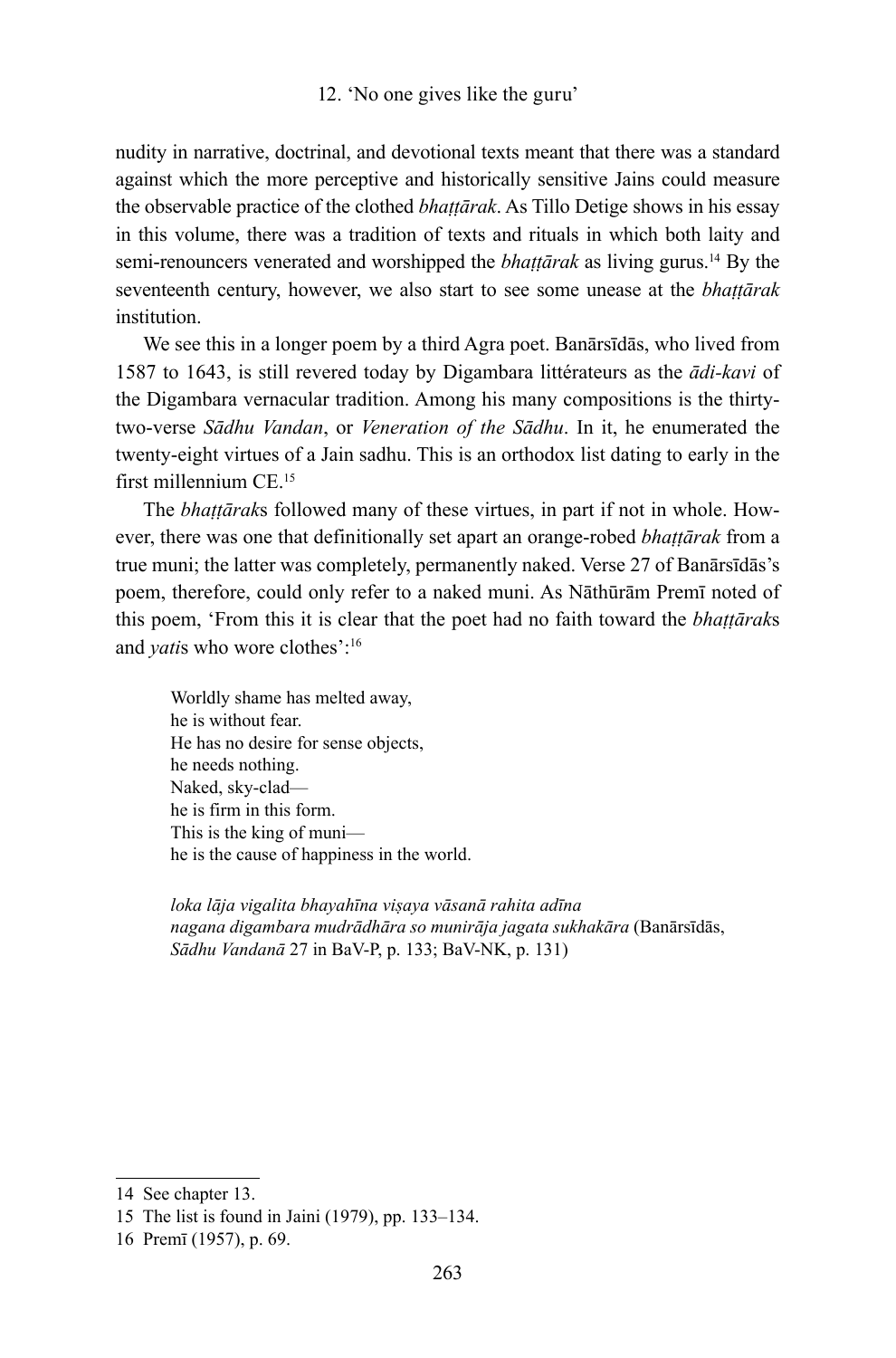## When will I meet the true guru?

The contrast between the *bhaṭṭārak* and the muni came through clearly a century later in the padas by Bhūdhardās. He built upon the Jain genre of describing the ideal muni or sadhu, who was also the ideal yogi, and therefore from a Jain perspective the true guru. He also built upon several other genres that were not exclusively Jain. We have seen, for example, that Bhūdhardās was fond of the *vinatī* genre, in which the poet directly addressed an appeal to the object of his devotion.

The following pada is to be sung in the raga *malār*. Manuscripts and printed versions assign raga to many padas, and not infrequently assign different ragas to the same pada. As a result, we need to be cautious in attributing too much significance to the assignation of a specific raga to any one pada. In this case, however, I think that the indication that this pada is to be sung in *malār* is important. This raga is special to the rainy season. After the heat of the North Indian summer, the rains come as tangible, visceral relief. One's senses revive, and the land comes alive. Water reappears in dry stream beds and ponds, the landscape turns green with grass and other fresh plants, flowers burst forth. This is a season of love. For humans it is often a time of reunion. Men return home after being gone all winter in pursuit of their livelihoods as merchants, migrant labourers, or mercenary soldiers. Women who have been longing for their men are anxious about whether or not they will be able to return before the heavy rains turn the roads to impassable mud. They are either joyous at the return of their men, or despondent at their absence. While there are many songs of reunion and union in this season, the songs that are emotionally most powerful are the heart-rending ones of separation, sung by women whose lovers have been unable to return. These are the poems of separation (*viraha*) that figure so strongly in both the secular and religious poetries of North India.

Bhūdhardās played on the theme of *viraha* in the following pada, in which he described the true guru from the Digambara perspective, and then indicated that not only had he never seen such a person in his life, it was most unlikely that he ever would. In his pain of separation, he asked plaintively, in the refrain that follows each verse, 'When will I meet such an excellent muni?':

*When will I meet such an excellent muni, So beneficent?* That sadhu is sky-clad, naked, clad in nothing. His only adornment is stopping the influx of karma.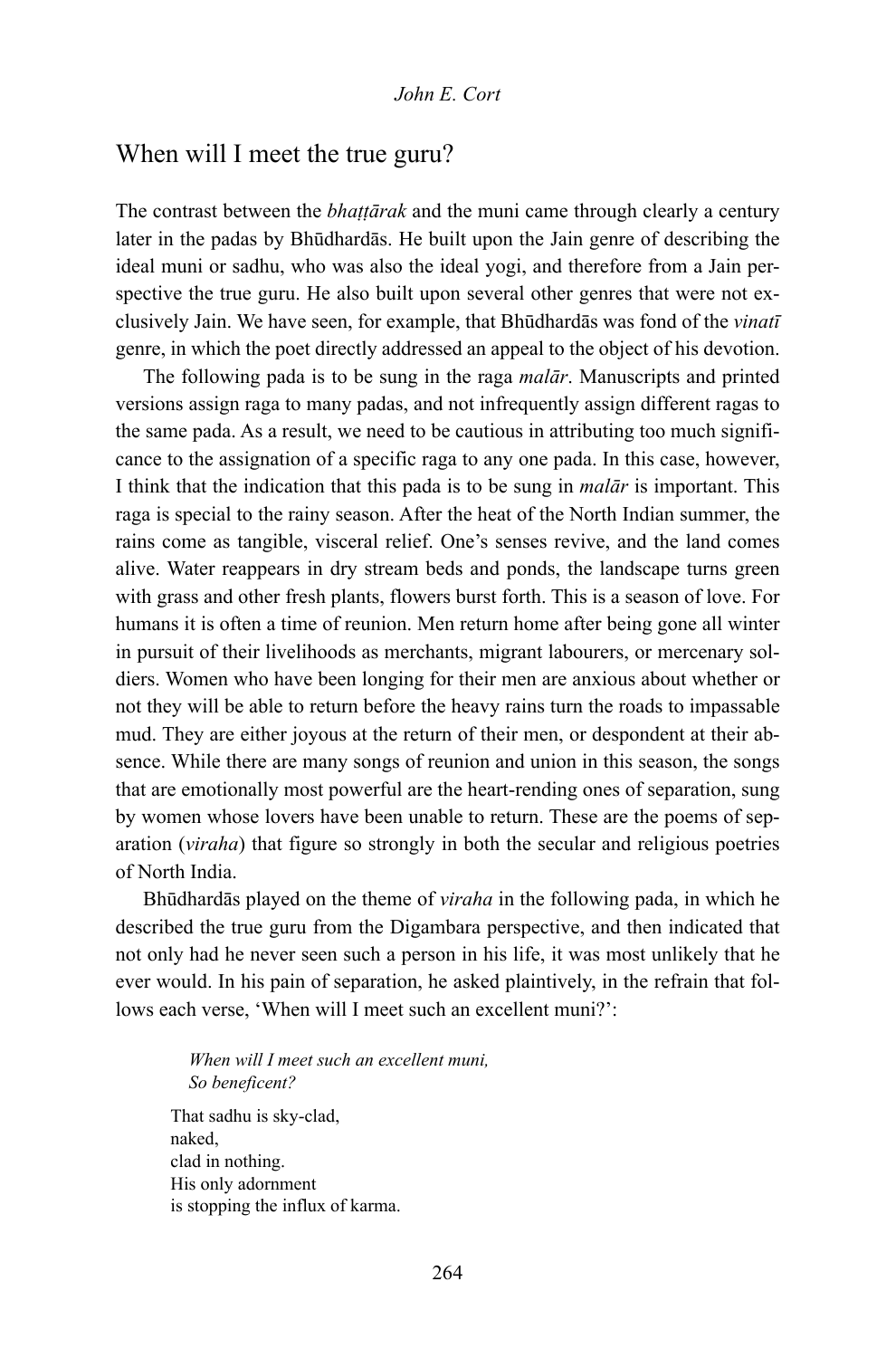#### 12. 'No one gives like the guru'

To him gold and glass are equal as are foes and allies. A palace or the burning ground, death or life, prestige or abuse they are all the same. (1)

#### *When will I meet such an excellent muni?*

Bhūdhar joins his hands in humility, bows his head to those feet. That day will be wonderful when I have such a fortunate sight. (3)

*When will I meet such an excellent muni?*

*ve munivara kaba mili hai upagārī sādhu digambara nagana nirambara saṃvara bhūṣaṇadhārī*

*kañcana kāca barābara jinakai jyauṁ ripu tyauṁ hitakārī mahala masāna marana aru jīvana sama garimā aru gārī* (1)

*jori jugala kara bhūḍhara binavai tina pada ḍhoka hamārī bhāga udaya darasana jaba pāūṁ tā dinakī balihārī* (3) (BhūBhS 45, p. 58; JPS *guru stuti* 15, pp. 156–157)

## Anti-*bhaṭṭārak*

Much changed in North Indian Digambara Jain society during the early modern period. Authority in the Digambara community started to shift away from the *bhaṭṭārak*s. Laymen gathered to study and compose texts on their own, and to engage in their spiritual quests outside of the institutions controlled by the *bhaṭṭārak*s. Within two decades of the death of Banārsīdās in Agra in 1643, there were openly anti-*bhaṭṭārak* events in Sanganer in the 1660s, and the beginnings of the rise of the Terāpanth as a distinct sect among the North Indian Digambara Jains.17 The Terāpanth rejected the authority of the *bhaṭṭārak*s, and much of the ritual culture associated with them.

By the late nineteenth century, we start to see poems that praised the naked muni and criticized the clothed *bhaṭṭārak* in a much more explicit and contentious fashion. In 1930 Pannālāl Bāklīvāl published a collection of Jain padas, *Jain Pad Sāgar*. In it he included forty poems on the guru. These included poems by Bhūdhardās and other poets that asked when the poet would meet a true guru.

<sup>17</sup> Cort (2002b).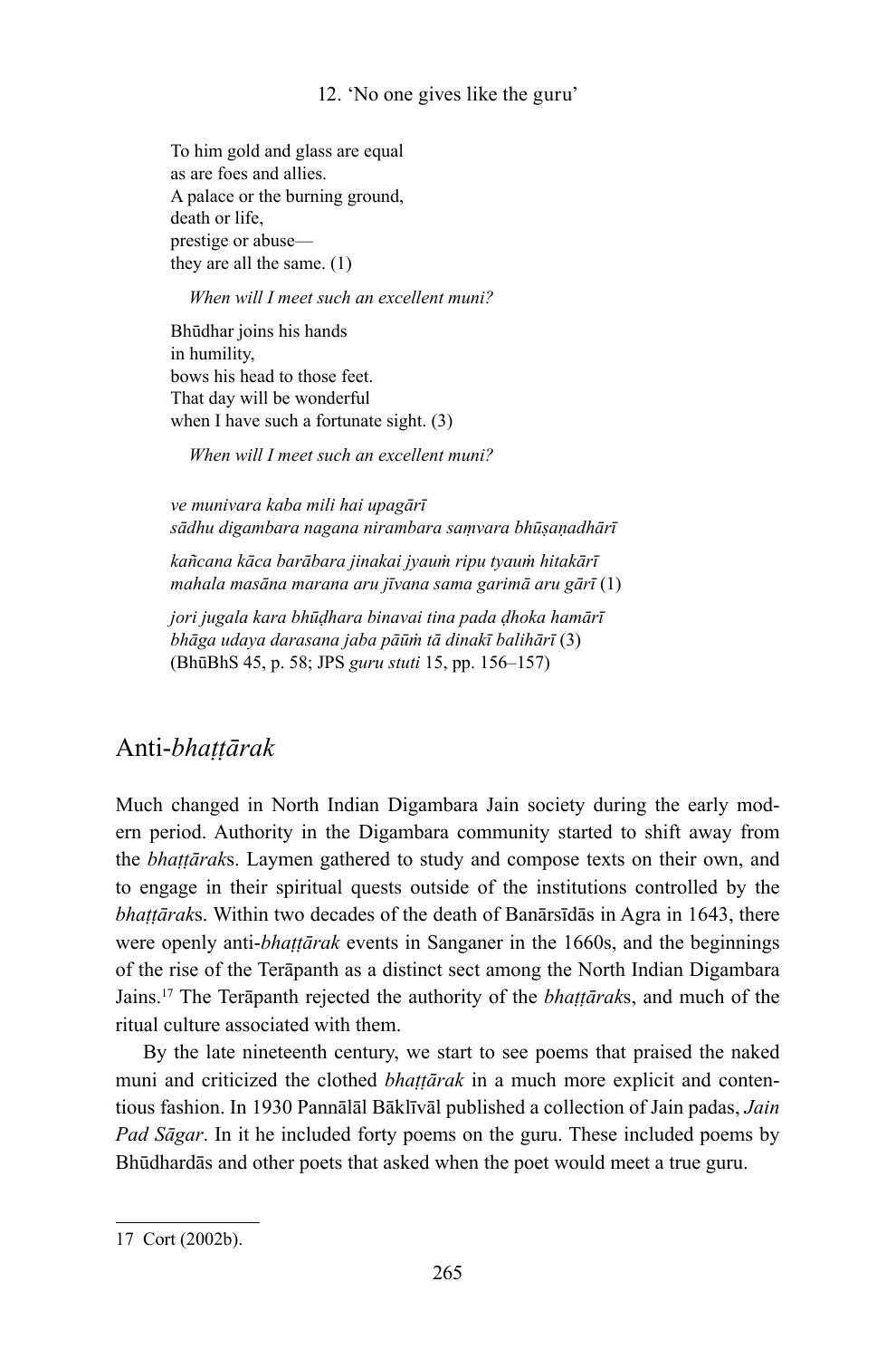He also included seven poems that strike a more strident tone, by a poet named Jineśvardās. We know very little of this poet. He was active around the beginning of the twentieth century and lived in Sujangarh. In their mammoth five-volume catalogue of manuscripts in the libraries of Rajasthan, Kastūrcand Kāslīvāl and Anūpcand Nyāytīrth recorded only two manuscripts that include texts attributed to him. The texts were composed in 1899 CE (1956 VS) and 1903 CE (1960 VS). Kāslīvāl and Nyāytīrth said that Jineśvardās was from Sujangarh. Bāklīvāl was also from Sujangarh, so it is possible that he had known Jineśvardās in his childhood, and likely that at the very least he knew his ritual and devotional compositions. Many of his poems have indications of the raga in which they are to be sung, so it is possible that Jineśvardās was a singer and ritualist in the temples of Sujangarh. He also enjoyed using genres other than the pada, such as the *rekhtā* (a type of verse associated with Urdu poetry), *khyāl* (a musical style), and *lāvanī* (another musical style, used for texts longer than most padas).

Several of Jineśvardās's guru poems fit clearly into the tradition of those by earlier poets. He described the true guru as residing in the forest, engaging in fierce asceticism, and being naked. But he also wrote poems that explicitly contrasted the true guru with the false one. In one *lāvanī*, entitled *The Innate Form of the True Guru* (*Suguru Svarūp*), he said that the true guru is clad only in his nudity, as he has renounced all clothes and ornaments (*digambara bheṣa gurūkā vastrābhūṣaṇa tyāga diyā*).18 In another contrasting *lāvanī*, entitled *The Innate Form of the False Guru* (*Kuguru Svarūp*), he embarked on a lengthy criticism of the *bhaṭṭārak*s and other false gurus.19 They lack correct knowledge (*samyag-jñāna vinā*), and in fact understand nothing of Jainism (*jainadharmako yathāvata jānanavālā koī nahī*). They lie instead of telling the truth (*satya jhūṇṭhakā kaho ve*). In investigating the Jain scriptures, they engage in unnecessary quarrels (*jahāṁ jināgamakī carcā tahaṁ vina kāraṇa takarāra kiyā*). They are criminals (*ṭhaga*), not gurus. While Jineśvardās did not compose a poem asking when he would see a true guru, it is likely that he longed for such an opportunity, given his lengthy descriptions of the true mendicant guru.

By the time Bāklīvāl published his anthology in 1930, however, the situation had changed dramatically, for the tradition of the naked muni was revived in the early twentieth century. The final poem Bāklīvāl included in praise of the guru represented a major innovation in contrast to the poems of the preceding centuries. This is an anonymous four-verse poem entitled *The Auspicious Sight of Śāntisāgar, the Excellent Ācārya, for the Elderly* (*Vṛddhoṁkeliye Ācāryavarya Śāntisāgarakā Darśana*).20

<sup>18</sup> JPS *guru stuti* 34, p. 171.

<sup>19</sup> JPS *guru stuti* 36, pp. 174–175.

<sup>20</sup> JPS *guru stuti* 40, pp. 181–182.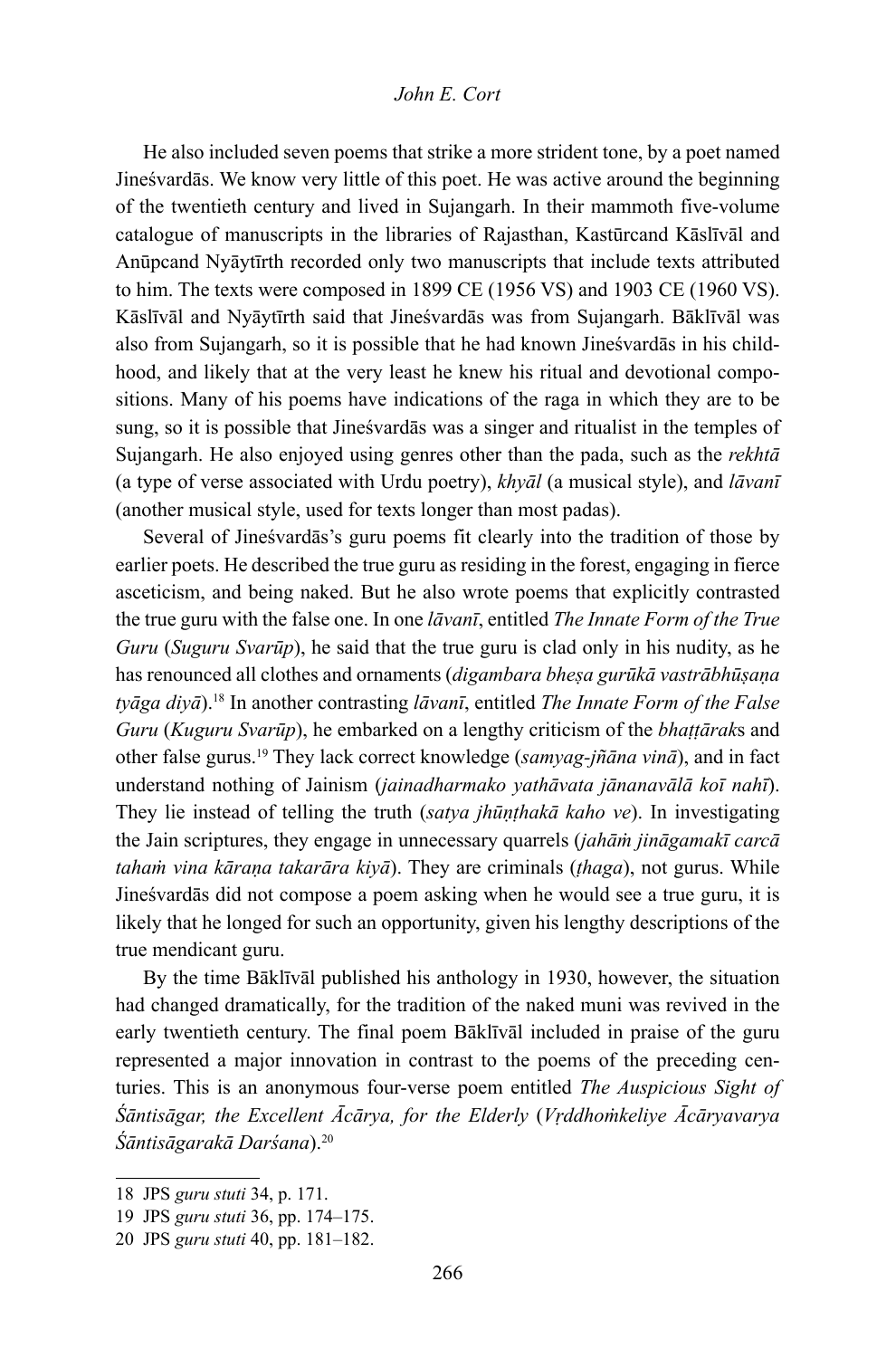This poem was addressed to Ācārya Śāntisāgar.21 He was born in Karnataka in 1872, and after many years as a semi-renouncer, took the vows of a naked muni in 1920. He was promoted to the post of *ācārya* in 1924. At the time, he was one of a small number of naked munis, who almost exclusively were in South India. In 1927–1928 Śāntisāgar came north, first to Bombay, then on a grand pilgrimage through Central India to Sammet Śikhar in East India, and finally to Delhi, where he spent the 1928 rainy season retreat. He was greeted with much publicity everywhere he went, and his tour of North India is celebrated by Digambaras as marking the modern revival of the muni institution. He died in 1955.

There is nothing very remarkable about the poem itself, aside from its very existence and date: Bāklīvāl published his anthology just two years after Śāntisāgar's triumphant tour of North India. As poetry it is rather mediocre. The poet played on the muni's name to indicate that his presence brings peace (*śānti*) to the world and especially to his devotees. The poet declared himself a servant (*dāsa*), who seeks the shelter (*śarana*) of the feet of Śāntisāgar. All the possible realms of rebirth are marked by suffering (*dukha*). The poet lived a full life in pursuit of pleasure (*sukha*), but now finds that in his old age he has accumulated suffering and is feeble. In a conclusion that in some ways echoes the unsatisfied yearnings of the earlier poets, our anonymous poet was able to receive the grace of a true guru, for Śāntisāgar had entered his life.

# Concluding comments: the Digambara Jain guru in the religious literature of early modern North India

In this essay, I have explored the Digambara Jain participation in the pan-Indian religious and literary theme of the guru. This Digambara articulation of the guru lies at the intersection of two religious and literary streams. One is the long-standing historical Jain ritual practice of venerating the Jina and the Jain mendicants as gurus. The other is the contemporaneous emphasis on the saving power of the guru in the Vaishnava and Sant communities of early modern North India. Looking at the Digambara Jain material in light of these two streams allows us to understand better how Jains have participated in larger currents of South Asian religion and culture. It serves the methodological function of showing that incorporating Jain materials into our understanding of any given theme in South Asian religion and culture results in an expanded understanding. The Digambara Jains have a rich tradition of guru bhakti, so any consideration of the history of the guru in South Asia

<sup>21</sup> My discussion of the revival of the naked muni tradition is based on Flügel (2006), pp. 347–354.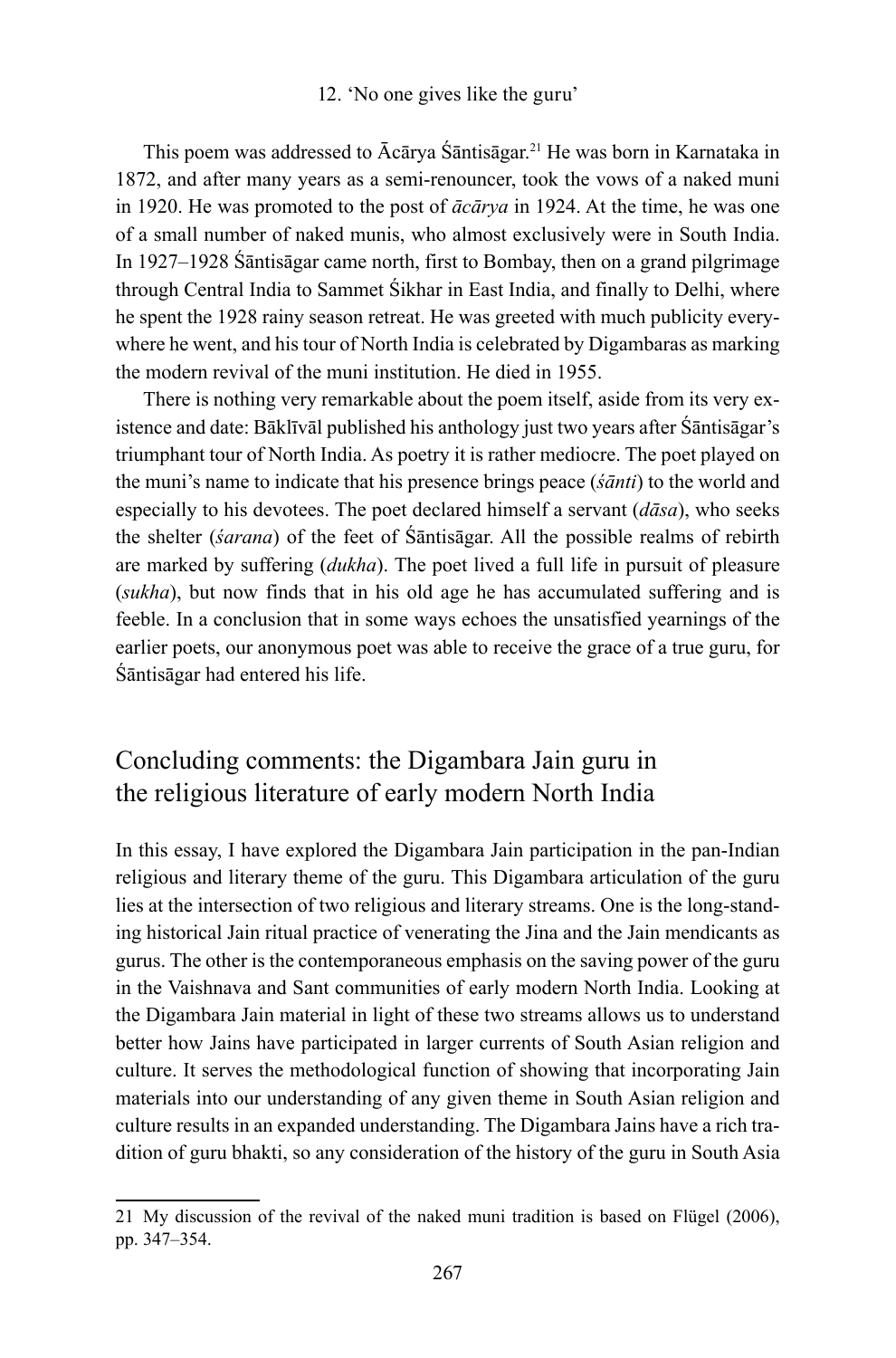is incomplete without including Jain material. At the same time, this essay shows us that this Jain participation is not a matter of simple 'borrowing' or 'influence,' but rather displays a distinctly Jain understanding of the true guru. As a result, we can come to a more nuanced understanding of how the Jains have participated in the larger history of the guru in South Asian religions.

# Abbreviations

| BaV-P       | See Banārsīdās (1908)      |
|-------------|----------------------------|
| BaV-NK      | See Banārsīdās (1954–1987) |
| BhūBhS      | See Bhūdhardās (1999)      |
| <b>DBhS</b> | See Dyānatrāy (2003)       |
| <b>JPS</b>  | See Bāklīvāl (1930)        |
| МC          | See Jñānmatī (1991)        |

# References

- Bāklīvāl, Pannālāl (ed.). 1930. *Jain Pad Sāgar*. Calcutta: Bhāratīya Jainsiddhāntaprakāśinī Saṅsthā.
- Banārsīdās (ed. N. Premī and comp. Jagjīvanrām). 1908. *Banārsī Vilās*. Bombay: Jain Granth Ratnākar Kāryālay.
	- ——— (ed. B.J. Nyāytīrth and K. Kāslīvāl). 1954. *Banārsī Vilās*. Jaipur: Nānūlāl Smārak Granthmālā. 1987. Reprint Jaipur: Akhil Bhāratīya Yuvā Pheḍareśan.
- Bhūdhardās (paraphr. T. Jain). 1999. *Bhūdhar Bhajan Saurabh*. Mahavirji: Jainvidyā Saṅsthān.
- Cort, John E. 2002a. 'Bhakti in the Early Jain Tradition: Understanding Devotional Religion in South Asia,' *History of Religions*, 42 (1): 59–86.
	- 2002b. 'A Tale of Two Cities: On the Origins of Digambara Sectarianism in North India,' in L.A. Babb, V. Joshi, and M.W. Meister (eds), *Multiple Histories: Culture and Society in the Study of Rajasthan*, pp. 39–83. Jaipur and Delhi: Rawat Publications.
	- ——— 2003. 'Dyānatrāy: An Eighteenth Century Digambara Mystical Poet,' in Piotr Balcerowicz (ed.), *Caturaranayacakram: Essays in Jaina Philosophy and Religion*, pp. 279–295. Delhi: Motilal Banarsidass.
	- ——— 2013. 'God Outside and God Inside: North Indian Digambar Jain Performance of Bhakti,' in Imre Bangha (ed.), *Bhakti Beyond the Forest: Current*